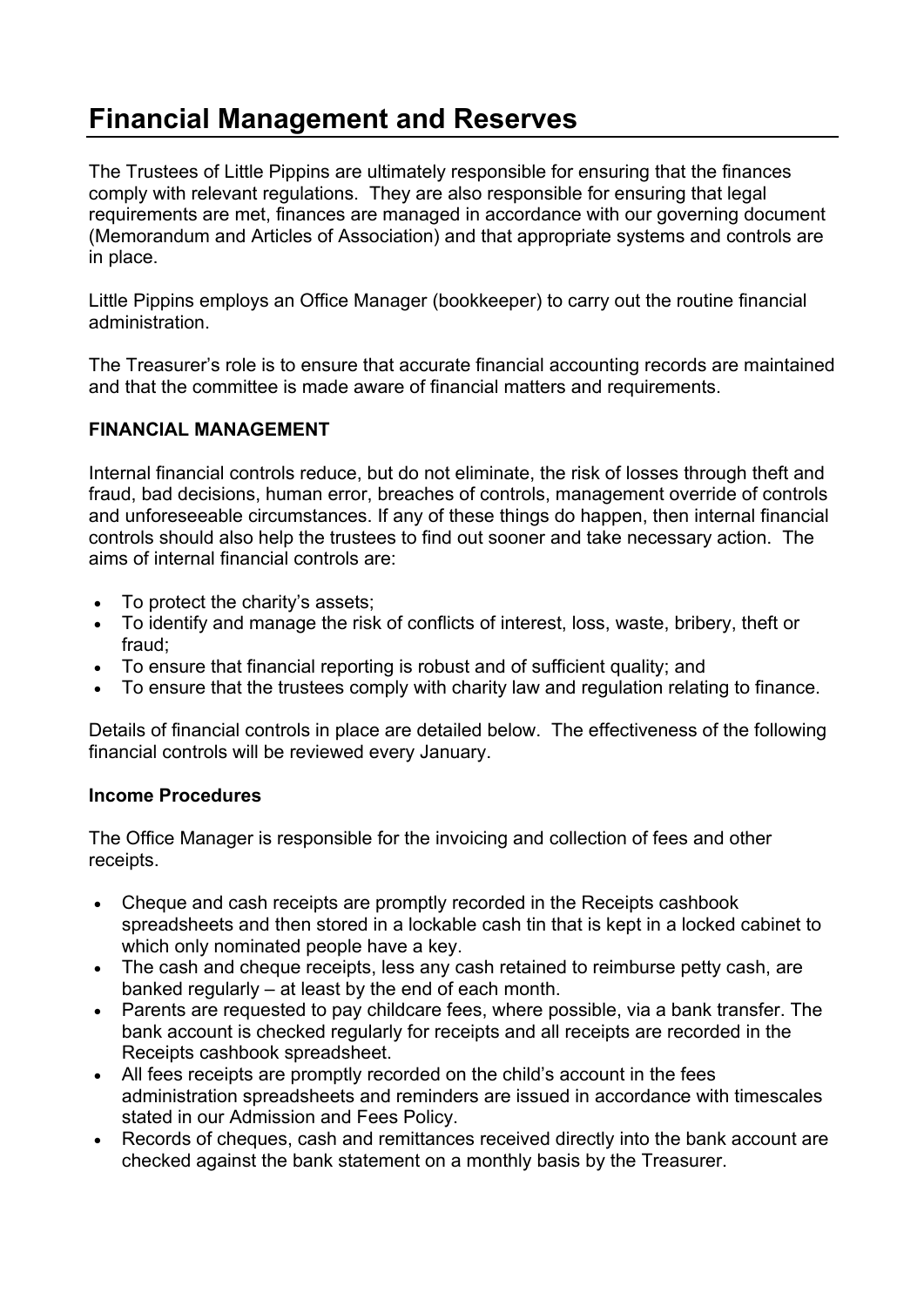## **Expenditure procedures**

Little Pippins aims to ensure that all expenditure is in respect of the charity's business and is properly authorised and that this can be demonstrated.

The Pre-School Manager is responsible for the Pre-School activity resources and equipment budgets. The Office Manager manages the cleaning, stationery and other operational and building expenses budgets.

- Payments are only made upon receipt of invoices.
- All payments are recorded promptly in the Payments cashbook spreadsheets and a file of invoices paid is kept in the office.
- All records of payments from the bank accounts and petty cash are checked against the bank statements on a monthly basis by the Treasurer.
- The Office Manager and Treasurer monitor the operational costs on a monthly basis.
- The Office Manager is responsible for settling all bills promptly as well as paying staff wages and paying tax and National Insurance due to the HMRC.

**Cheque payments** are signed by two authorised bank signatories - signatories should never sign blank cheques. Supporting documents are provided to the signatories before signing cheques.

**Payments by Direct Debit** are only set up after written authorisation from the Treasurer, with the original direct debit mandate signed by two authorised bank signatories.

**Electronic payment** of invoices by Lloyds Bank online banking is the preferred method of paying day-to-day operational expenses, including staff expenses claims. Payments less than £100 may be made by the Office Manager. Invoices/supporting documents for payments over £100 must be signed off either by two of the authorised signatories or by the Office Manager and one other authorised signatory before payment is made.

**Debit cards** are available to the Treasurer, Manager and Office Manager who have a need to incur expenditure on a regular basis. Staff should not use their own money to purchase items or services on behalf of Little Pippins. Purchases up to £100 may be made without additional authorisation. Purchases over £100 per transaction must first be authorised either by two of the authorised bank signatories or by the Office Manager and one other authorised signatory.

Card holders agree to:

- only use the company debit card for business use and authorised expenditure;
- not use the company debit card for any personal expenditure, obtain cash advances or guarantee or support the encashment of cheques;
- keep their PIN safe; and
- keep the original invoices or receipts of purchases for submission to the Office Manager and Treasurer.

The Chair will review bank statements on a regular basis to make sure card use is consistent with the above guidelines. The Treasurer has access to the transactions and statements online, so can monitor transactions before bank statements are received.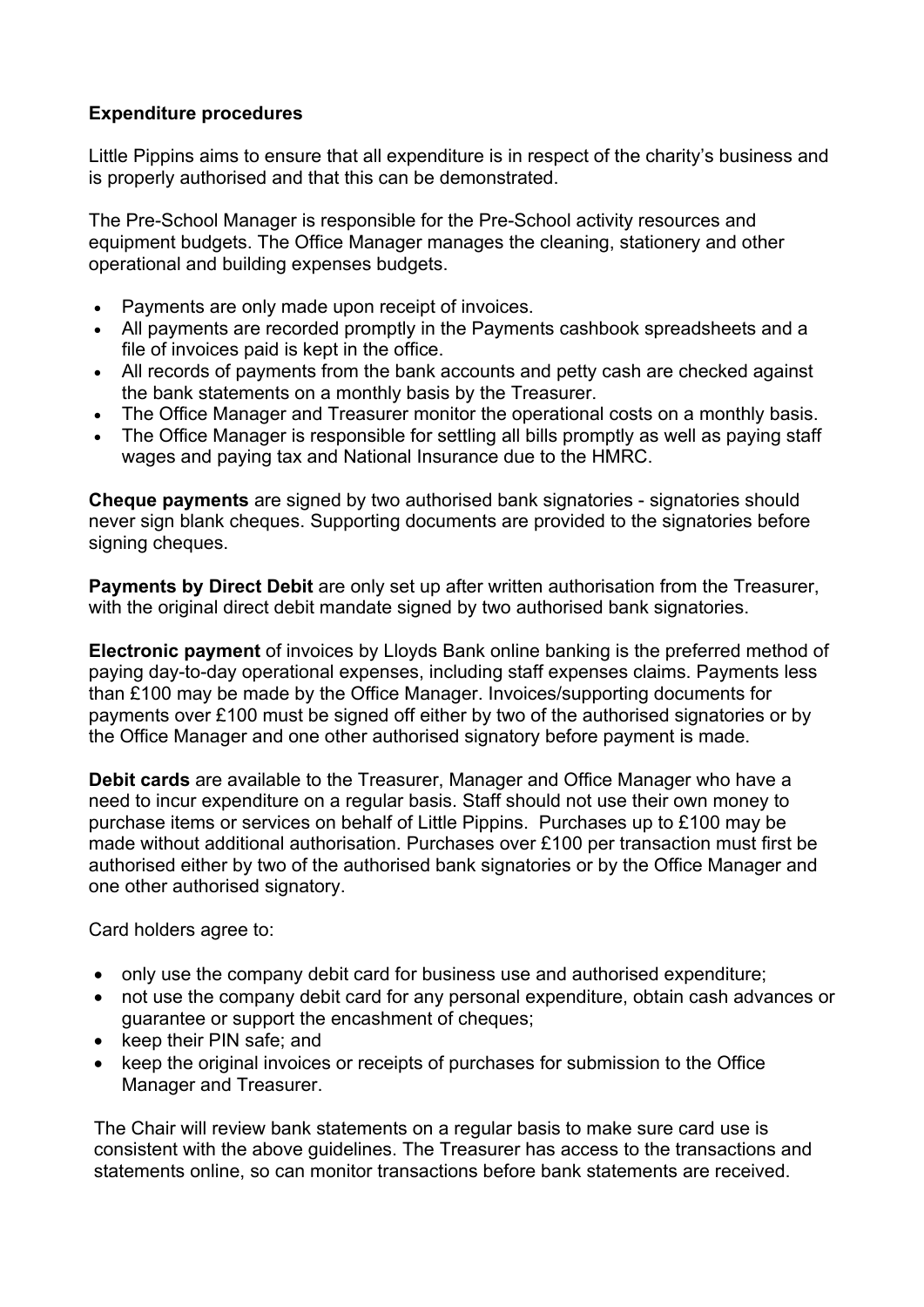# **Staff Expenses and Petty Cash controls**

Staff are not required to use their own cash to purchase supplies for the Pre-school, however, it is accepted that there may be occasions when this is unavoidable for small amounts, upon which the following procedures should be followed:

- Staff should claim reimbursement for expenses monthly using an Expenses Claim form.
- Expenses will be paid at the end of each month by internet banking transfer. Interim payments may be made for large amounts, or if delay would cause hardship.
- The Office Manager administers a petty cash system to reimburse small amounts (up to £10 per transaction) to staff. Larger amounts must be paid by bank transfer
- The total amount held in petty cash will not exceed £100 and is kept in a separate lockable cash tin in a lockable drawer to which only a few people have access to the key.
- Receipts must be provided for all claims for reimbursement of expenses and payments from petty cash
- All cash transactions are recorded in the petty cash spreadsheets which shows the balance held in cash at any time.
- The Treasurer will check payments and monitor expenditure from petty cash monthly and periodically check the cash balance.
- The petty cash balance may be reinstated from cash receipts received; the accounting records must record the full details of all income received in the receipts cash book spreadsheet and the amount transferred to petty cash.

# **Staff pay and overtime**

Trustees must ensure that salaries, taxes, national insurance, pensions and other deductions are calculated accurately and that deductions are paid to the appropriate body.

- The Office Manager calculates staff monthly pay, including holiday pay, on a spreadsheet showing the staff hours based on the rota provided by the Manager.
- The pay calculations are periodically checked by the Treasurer.
- Additional staff hours required must be agreed in advance with the Manager, then claimed on an overtime form and authorised by the Manager.
- The gross amounts payable are submitted to our payroll service provider who calculates deductions and staff net pay along with payments to HMRC for PAYE and NI and to NEST for pension contributions.
- Copies of the payroll reports are checked by the Office Manager and the Treasurer.
- Staff wages, PAYE and NI are paid by a CAF Bank Faster Payment transfer requiring dual authorisation.
- Payments to NEST are made by Direct Debit the following month.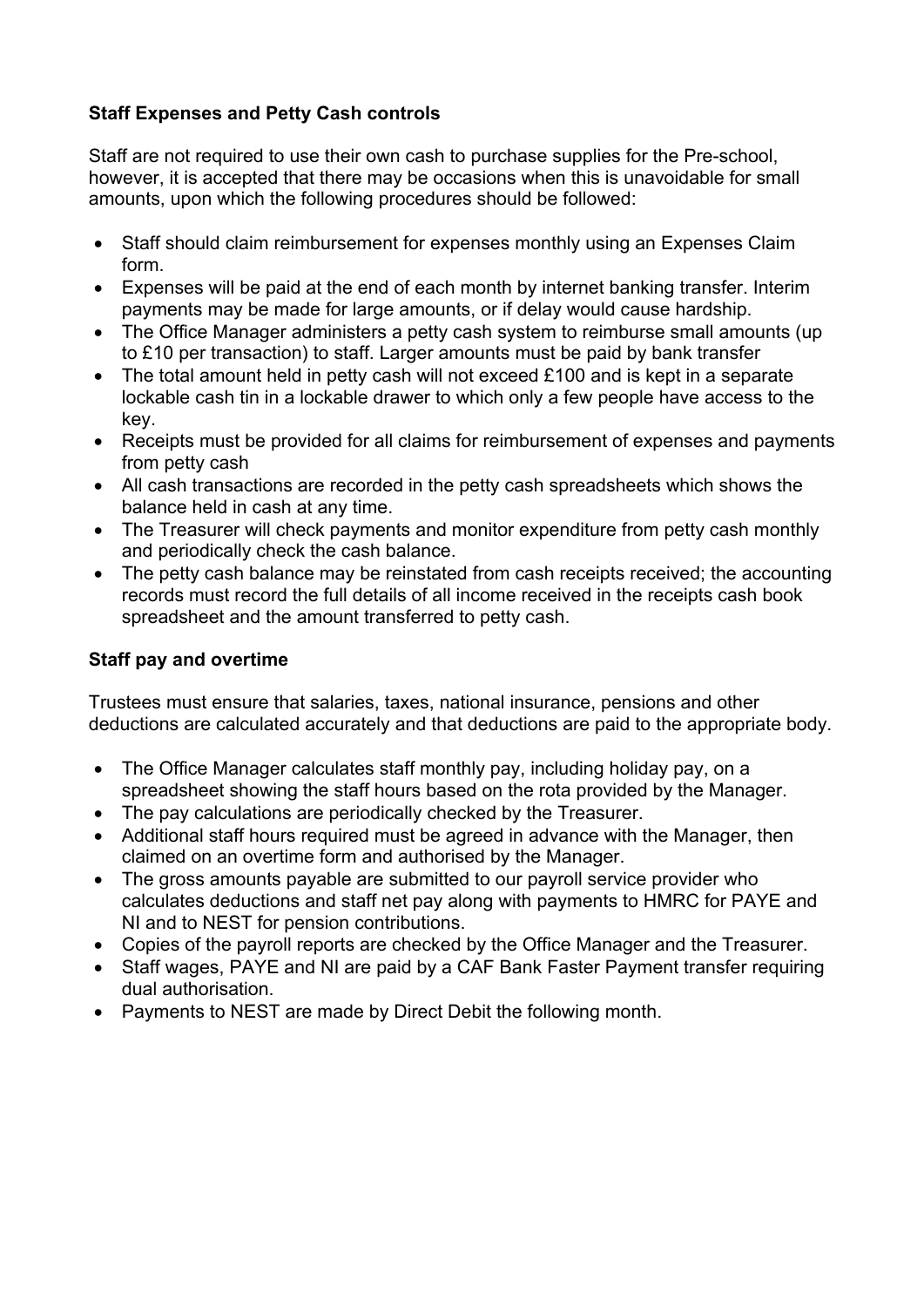## **Bank accounts**

Charity current and deposit (interest earning) accounts are held at Lloyds Bank and CAF Bank. Little Pippins will not use any other bank or financial institution or use overdraft facilities or loan without of the agreement of the trustees.

There are usually four bank account authorised signatories: the Treasurer, Chair, Secretary and Manager (employee).

- Bank signatories are agreed by the committee. Any changes will require a new bank mandate to be submitted to the bank as soon as possible.
- Bank statements are received monthly at the Pre-school address.
- The bank account is reconciled monthly, generally by the Office Manager.
- The bank statements and the monthly reconciliations are signed off by the Treasurer.

## **Internet banking controls and procedures**

Electronic payments are used for staff wages (CAF Bank) and other purchases (Lloyds Bank) as it is a convenient and efficient way of managing transactions.

- The Treasurer, Chair, Secretary and Office Manager have access to online banking in order to monitor the bank accounts and to set-up and authorise payments. Each person has their own user login; passwords and PINS are kept secret.
- Payment of invoices less than £100 may be made by the Office Manager without additional authorisation.
- Payments over £100 must first be authorised by two of the authorised bank signatories or by the Office Manager and one other authorised signatory.
- All electronic payments of staff wages and payroll deductions through the CAF Bank require a second authorisation online.
- All computers with access to online banking facilities are secure and up to date with anti-virus, spyware and firewall software.
- The Treasurer reviews the bank statements, along with the bank reconciliations and cash books and petty cash spreadsheets to make sure all payments and receipts agree with the bank statement.

# **ACCOUNTING AND REPORTING**

## **Budgets and budget monitoring**

Regular planning is essential to ensure Little Pippins can continue to operate and can develop its activities as desired.

- A break-even budget where income covers expenditure is set by the trustees during the three months prior to the start of the financial year.
- If possible, the Pre-school works towards a small surplus that can be set aside for unexpected events or planned growth.
- Any assumptions that have been made are documented.
- Financial progress compared to the budget is regularly monitored and action to identify potential savings will be taken if a deficit is forecast.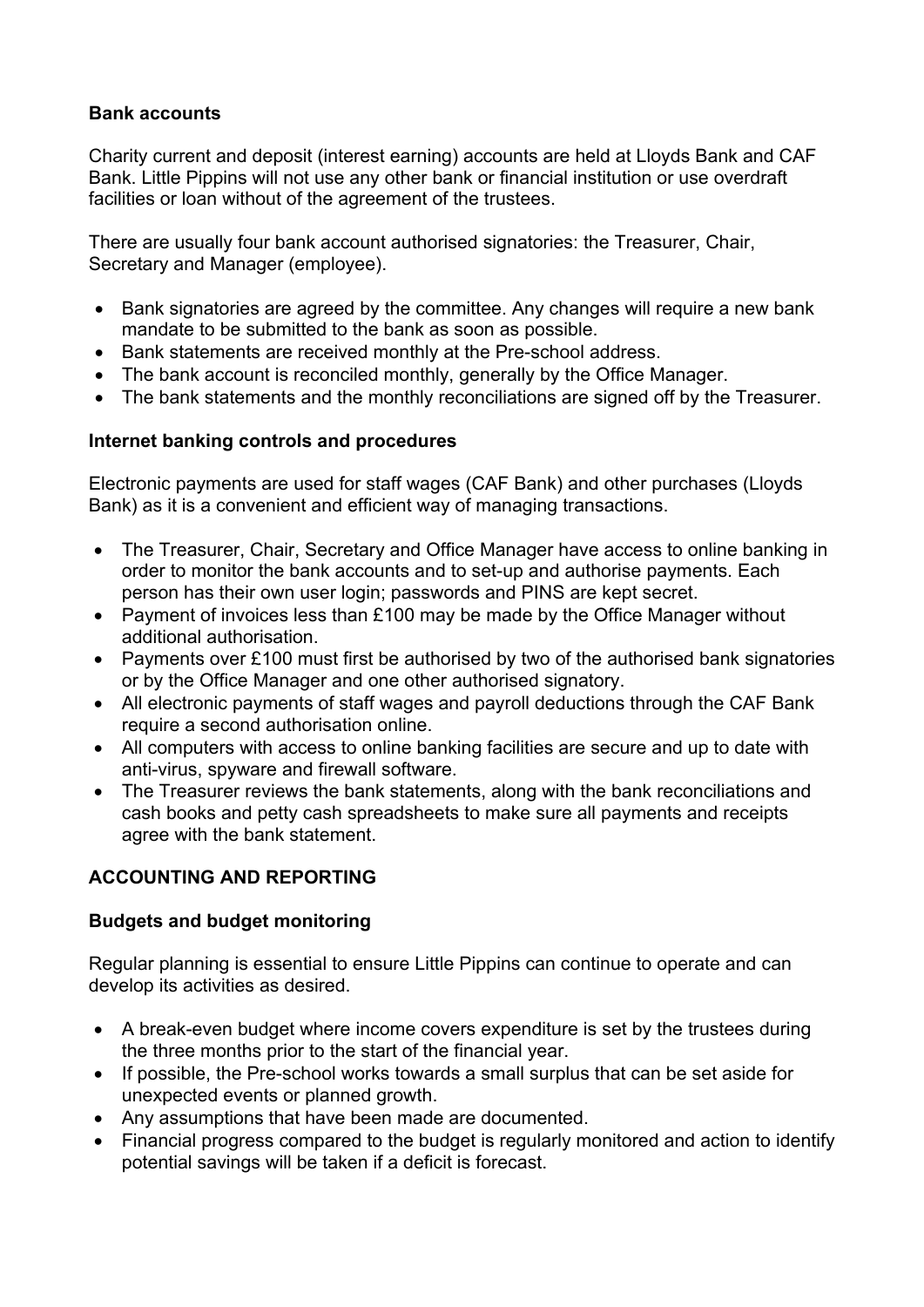- An annual cash flow forecast is prepared to aid budget monitoring and forecasting. It is updated every month to include actual expenditure and income to date as well as including realistic estimates of future income and expenditure.
- If variations arise because assumptions have changed, a revised budget will be approved by the committee.

#### **Monthly accounts**

The Office Manager prepares end-of-month accounts at the beginning of the following month from the cashbook spreadsheets for Receipts and Payments. The Treasurer reviews these along with the bank statement and supporting documents to make sure all payments and receipts agree with the bank statement. Each month, a summary of receipts and payments and a balance sheet will be emailed to the committee by the Treasurer.

## **Treasurer's report**

The Treasurer's report, compiled by the Office Manager and Treasurer, is distributed to the committee members in advance of committee meetings and presents bank account balances, the actual monthly income and expenditure, as well as a comparison between the budget and forecast with explanations for any increase/decrease in actual/forecast income or expenditure. The reports will also include a summary of balances of all reserves and special (restricted) funds.

#### **Annual accounts**

The financial year runs from 1<sup>st</sup> January to 31<sup>st</sup> December. The final accounts are produced by the Office Manager, reviewed by the Treasurer and sent to an independent examiner appointed by the Trustees. The accounts and Independent Examiner's report are presented at the AGM, as well as being submitted to Companies House and the Charity Commission within legal deadlines.

## **RESERVES POLICY**

The Little Pippins Pre-school Committee reviews the need for reserves in line with guidance issued by the Charity Commission (CC) and the Early Years Alliance (EYA). We recognise that planning and financial management is important for the future security of our setting. However, we also recognise that as a charity, we need to balance this with our duty to spend our income on charitable activity within a reasonable timescale to further the aims and objectives of the Pre-school.

#### **General Reserves**

Little Pippins holds sufficient financial reserves in order to:

- 1. Ensure continuity of service provision and meet future needs by:
	- a) Meeting unexpected costs, e.g. staff cover for illness or maternity leave.
	- b) Covering running costs during periods of reduced income, e.g. lower numbers, adjusting to government funding changes or following reduced fundraising totals.
	- c) Funding planned commitments that cannot be met by future income alone, e.g. plans for a major asset purchase or new project.